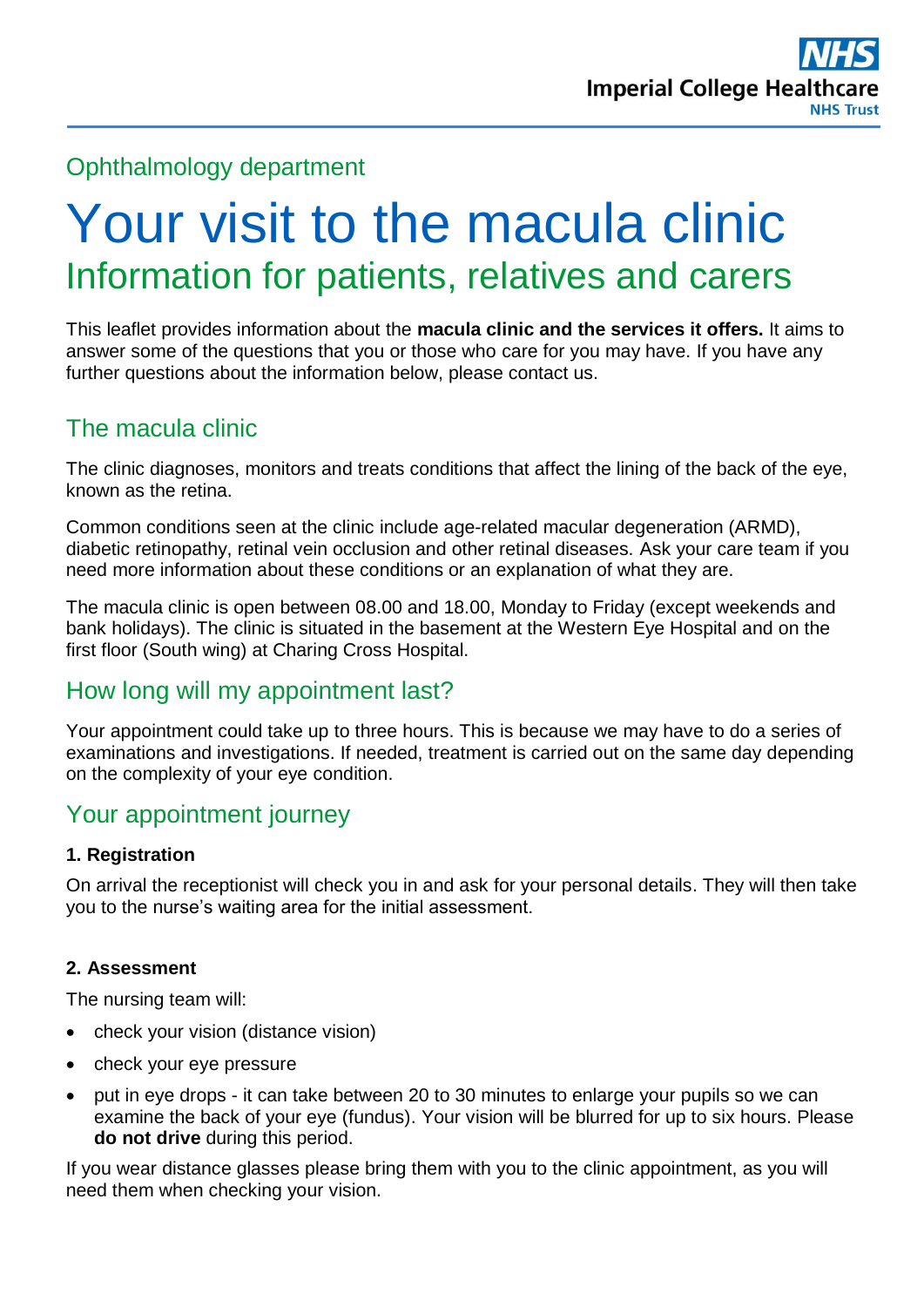#### **3. Imaging**

After your assessment, you will:

- be directed/accompanied to the imaging room waiting area
- have an optical coherence tomography (OCT) eye scan once your pupils are dilated enough
- if needed, colour fundus photos and fundus auto-fluorescence will be done (this is a noninvasive technique to study the back the eye). You can find out more in our *[Fundus](https://www.imperial.nhs.uk/~/media/website/patient-information-leaflets/ophthalmology/fundus-fluorescein-angiography.pdf?la=en)  [fluorescein angiography](https://www.imperial.nhs.uk/~/media/website/patient-information-leaflets/ophthalmology/fundus-fluorescein-angiography.pdf?la=en)* leaflet.
- be asked to go back to the reception waiting area until the clinician calls you for your consultation

#### **4. Consultation**

A clinician will examine the images from the scans and examine your eyes using a slit lamp. Depending on the clinical findings, the medical retina team may perform one or more of the following:

- fluorescein angiogram investigation (dye test)
- anti-VEGF injections treatment
- laser treatment

If your care team thinks you would benefit from having a course of anti-VEGF treatments (a group of medicines which reduce new blood vessel growth and swelling at the back of your eyes), the clinician will explain the treatment available and the procedure including its benefits and risks. We will give you time to decide whether you would like to have the treatment.

If you agree to have the anti-VEGF injection, we will ask you to sign a consent form. The eyes/eye to be treated will be marked and you will be asked to go back to the nurse's waiting area for the injection.

If you are not getting an anti-VEGF injection, the clinician will either discharge you or book you for another follow-up appointment in four to eight weeks' time depending on your diagnosis.

#### **5. Anti-VEGF injections**

The nurse will do pre-injection checks. You will be asked if you:

- have allergies
- have had a heart attack, mini stroke (transient ischaemic attack) or cerebrovascular accident (stroke) in the past three months
- take anti-coagulant medications (i.e., aspirin, warfarin, Apixaban, Rivaroxaban, etc.)

Your nurse will put in anaesthetic eye drops before your injection. Once your eye is numb, we will carry out the procedure.